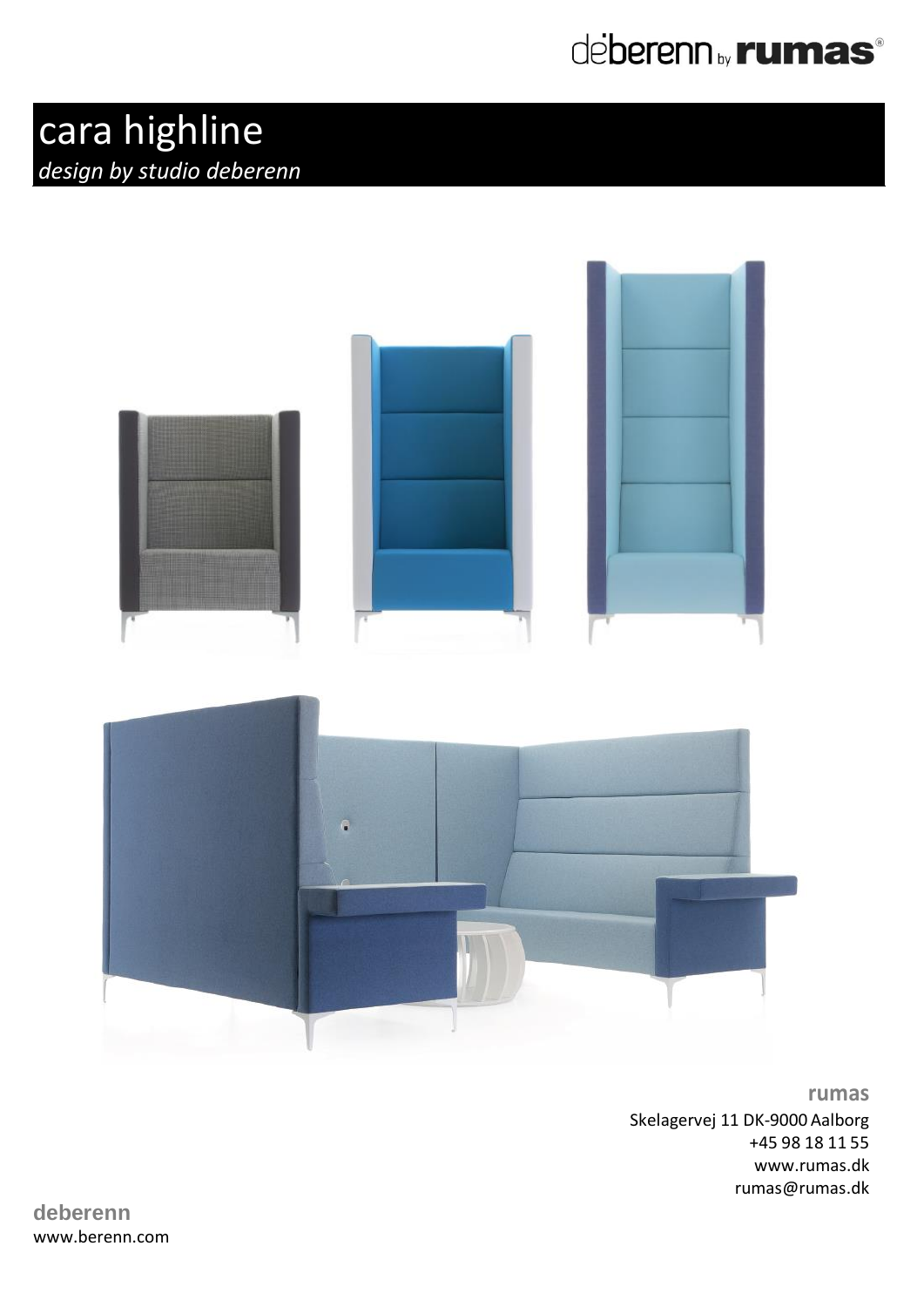## de**berenn** <sub>by</sub> rumas<sup>®</sup>

### cara highline *design by studio deberenn*

As designers, we believe that Cara Highline is an absolutely stunning and simple design with a touch to fulfill the trends and privacy solutions with minimal design. The target was for all to feel comfortable at home, close your eyes and have a rest, and so the result was amazing. As part of the Cara family, Cara Highline answers the need for privacy in open areas with a privacy addition. You can be in a lounge space, but still feel alone and comfortable while checking your mail or having a phone call. With its medium and high options, Highline is a perfect and comfy solution. Feel at home, close your eyes and have a rest.

- Cara carcass is made using 18 mm poplar plywood and 22.5 mm beech massive wood.
- CNC Router cuts poplar plywood into specific dimensioned shapes. Specific shapes are separated from the wood while straight plywood and beech wood are cut into pieces. Shaped and straight plywood and straight beech wood are glued, stapled and finally drilled together to provide a strong durable shell.
- Formation of arms is made using poplar plywood and beech wood while arm sides and carcass back are both covered with 4mm wood-fiber panel wood, creating a flat surface.
- Elastic belts and lining fabric are aligned onto the backrest and seat to prevent foam from cutting into the wood. Seat is covered with 36 density 10 cm foam while entire back side uses 32 density 5 cm soft foam with an exception of 22 density 1 cm grey foam layered below the 32 density foam under the bottom level. Outside edges are all covered with 22 density 1 cm grey foam while top edges are covered with 2 cm HLB foam to complete a soft and comfortable seating. Carcass center and arm rests are then wrapped with synthetic fiber.
- In creation of upholstery, CNC Fabric Cutter cuts a measured amount of fabric into specific dimensions. All fabric connections are then sewn and single stitched via needle machines. All sewing and lock stitching are made with extreme care. Different choices of fabric can be made for arms, inside and outside or even in between levels forming back side of the sofa.
- Fabric is then carefully and properly upholstered. Once upholstery is completed, the carcass and side arms are firmly and carefully drilled and attached together. A worker reviews and adjusts the alignment of carcass and side arms for a complete strong design. Bottom is then wrapped with lining fabric to give the sofa a final clean look.
- As being a member of the Cara family, same Cara legs are used in order to maintain continuity of the design. 3mm sheet metal is laser cut and can be chromed. The feet are screwed to the bottom of the chair, completing a comfortable sofa. As the height of the Cara High can be changed to medium or high, it permits a wide range of use.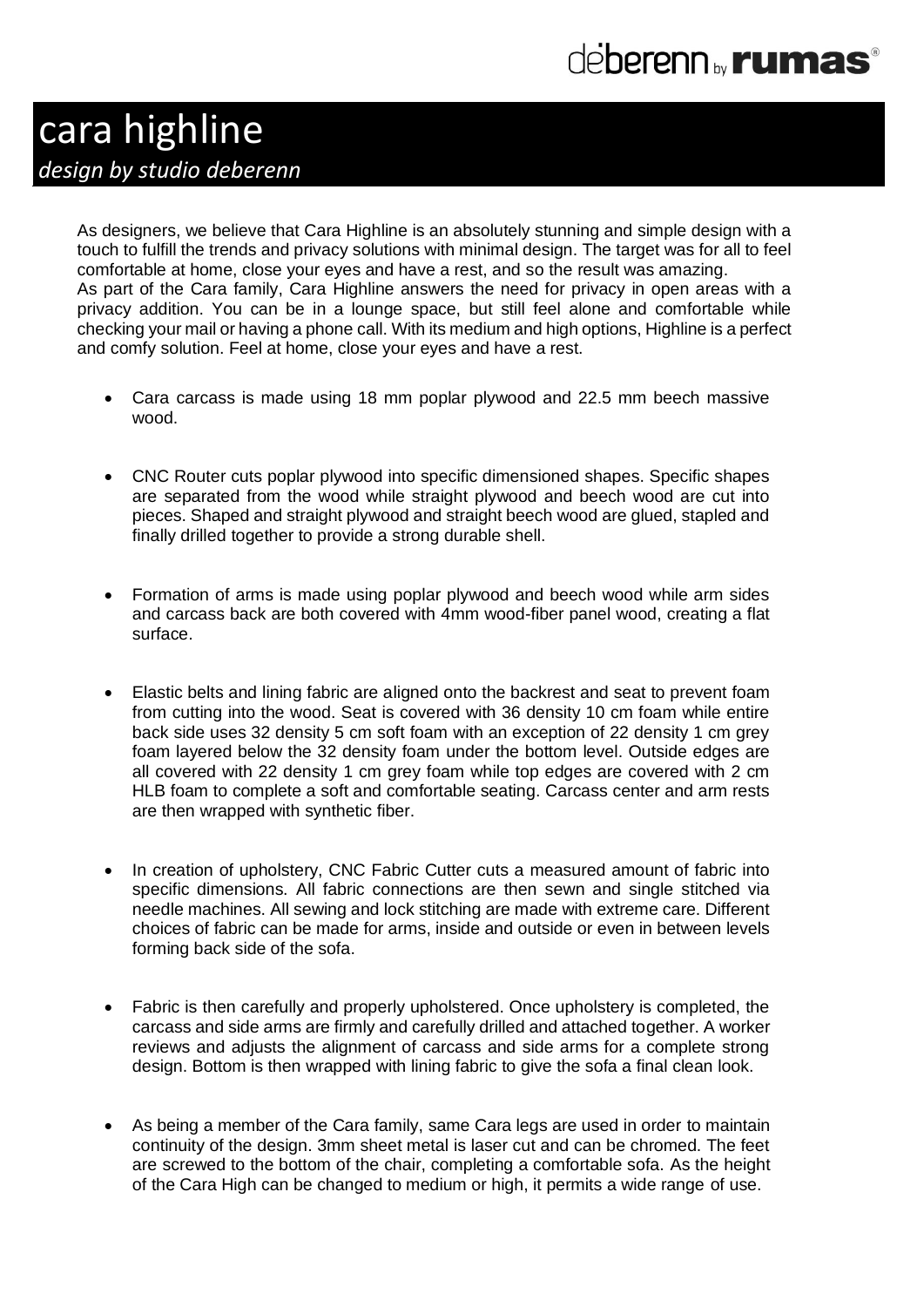

### cara highline *design by studio deberenn*

- Powder coating options are given;
	- o WHITE RAL 9016
	- o ROUGH WHITE RAL 9016
	- o BLACK RAL 9005
	- o ROUGH BLACK RAL 9005
	- o GREY RAL 9006
	- o RED RAL 30
	- o CHROME PP

|           |                                                                   |              | <b>COLOR</b><br>OPT. | D               | $\mathbf{L}$ | H   | Vol.           | Weig. | <b>COM</b>      | <b>COL</b>     |
|-----------|-------------------------------------------------------------------|--------------|----------------------|-----------------|--------------|-----|----------------|-------|-----------------|----------------|
| Code      | <b>Description</b>                                                | CHR.         | <b>RAL</b><br>COL.   | $\mathbf{cm}$ s |              |     | m <sub>3</sub> | ka    | Im <sub>t</sub> | m <sup>2</sup> |
| CHMSS1S   | CARA MEDIUM ARMCHAIR                                              | $\checkmark$ | $\checkmark$         | 83              | 88           | 113 | 0,826          | 16,80 | 5,70            | 11,17          |
| CHMSS2S   | CARA MEDIUM SOFA *2 SEATS                                         | $\checkmark$ | $\checkmark$         | 83              | 140          | 113 | 1,313          | 52,40 | 8,10            | 15,88          |
| CHMSW2S   | CARA MEDIUM SOFA *WIDE 2 SEATS                                    | $\checkmark$ | $\checkmark$         | 83              | 170          | 113 | 1,595          | 61,80 | 9,00            | 17,64          |
| CHMSS3S   | CARA MEDIUM SOFA *3 SEATS                                         | $\checkmark$ | $\checkmark$         | 83              | 200          | 113 | 1,876          | 69,50 | 9,90            | 19,40          |
| CHMSS1L/R | CARA MEDIUM ARMCHAIR *1 SIDE L SHAPE ARM<br>*RIGHT/LEFT           | $\checkmark$ | $\checkmark$         | 83              | 108          | 113 | 1,013          | 16.80 | 7,80            | 15,29          |
| CHMSS2L/R | CARA MEDIUM SOFA *2 SEATS *1 SIDE L SHAPE<br>ARM *RIGHT/LEFT      | $\checkmark$ | $\checkmark$         | 83              | 160          | 113 | 1,501          | 52,40 | 9,80            | 19,21          |
| CHMSW2L/R | CARA MEDIUM SOFA *WIDE 2 SEATS *1 SIDE L<br>SHAPE ARM *RIGHT/LEFT | $\checkmark$ | $\checkmark$         | 83              | 190          | 113 | 1,782          | 61,80 | 11,20           | 21,95          |
| CHMSS3L/R | CARA MEDIUM SOFA *3 SEATS *1 SIDE L SHAPE<br>ARM *RIGHT/LEFT      | $\checkmark$ | $\checkmark$         | 83              | 220          | 113 | 2,064          | 69.50 | 13,90           | 27,24          |
| CHML080   | CARA MEDIUM LINK PANEL *80 CM                                     |              |                      | 10              | 80           | 98  | 0,079          | 10,00 | 1,90            | 3,72           |
| CHML100   | CARA MEDIUM LINK PANEL *100 CM                                    |              |                      | 10              | 100          | 98  | 0,098          | 12,00 | 2,35            | 4,61           |
| CHML120   | CARA MEDIUM LINK PANEL *120 CM                                    |              |                      | 10              | 120          | 98  | 0,118          | 15,00 | 2,75            | 5,39           |
| CHML140   | CARA MEDIUM LINK PANEL *140 CM                                    |              |                      | 10              | 140          | 98  | 0,138          | 18,00 | 3,20            | 6,27           |

Different codes and names regarding the base choices are given in the below table.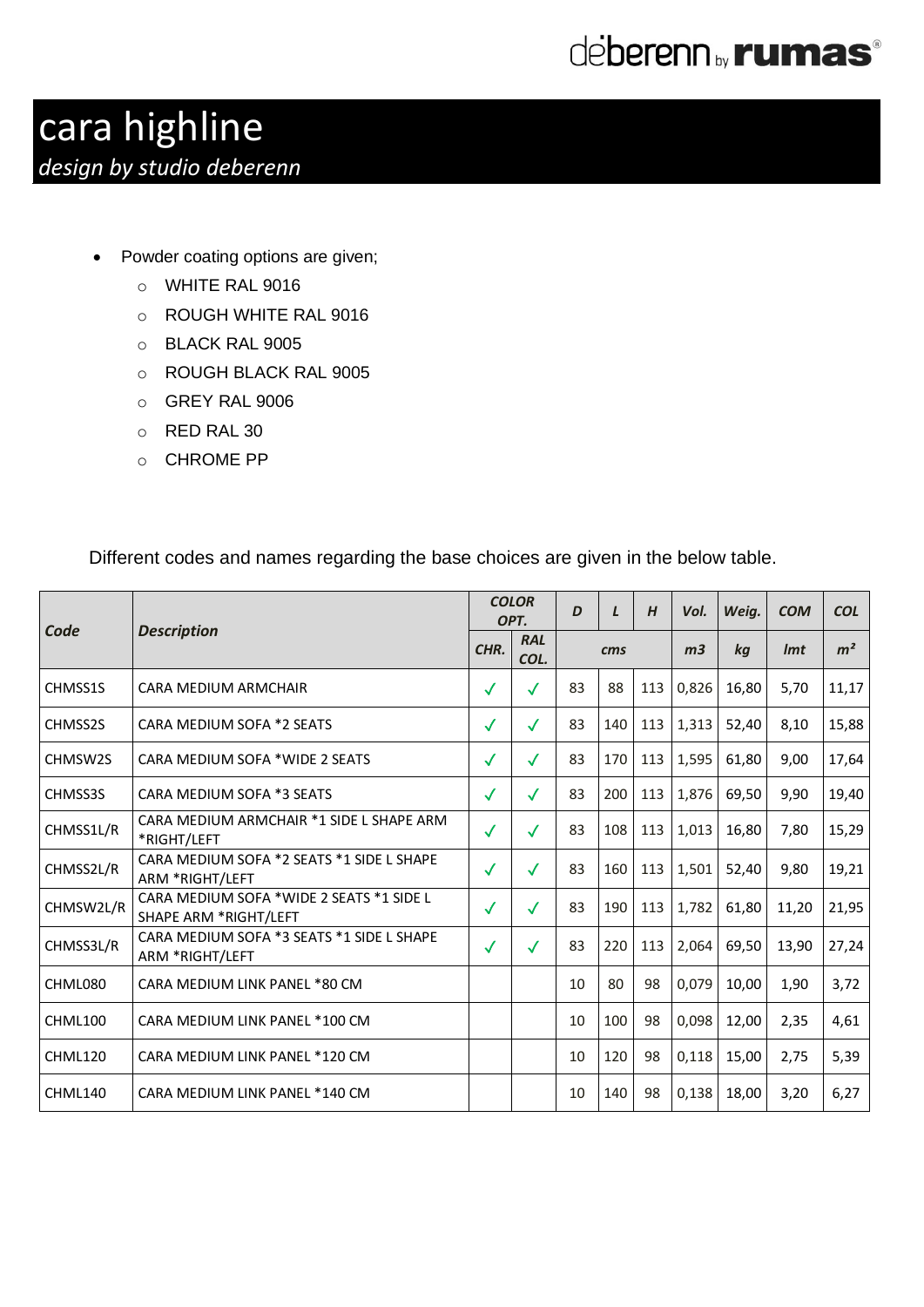## deberenn by **rumas**®

#### Different codes and names regarding the base choices are given in the below table.

|           |                                                                 |              | <b>COLOR</b><br>OPT. |     | L   | H   | Vol.           | Weig. | <b>COM</b> | <b>COL</b>     |
|-----------|-----------------------------------------------------------------|--------------|----------------------|-----|-----|-----|----------------|-------|------------|----------------|
| Code      | <b>Description</b>                                              | CHR.         | <b>RAL</b><br>COL.   | cms |     |     | m <sub>3</sub> | ka    | <i>Imt</i> | m <sup>2</sup> |
| CHHSS1S   | <b>CARA HIGH ARMCHAIR</b>                                       | $\checkmark$ | $\checkmark$         | 83  | 88  | 150 | 1,096          | 54,85 | 6,80       | 13,33          |
| CHHSS2S   | CARA HIGH SOFA *2 SEATS                                         | $\checkmark$ | $\checkmark$         | 83  | 140 | 150 | 1,743          | 70,50 | 10,50      | 20,58          |
| CHHSW2S   | CARA HIGH SOFA *WIDE 2 SEATS                                    | $\checkmark$ | $\checkmark$         | 83  | 170 | 150 | 2,117          | 80,50 | 10,50      | 20,58          |
| CHHSS3S   | CARA HIGH SOFA *3 SEATS                                         | $\checkmark$ | $\checkmark$         | 83  | 200 | 150 | 2,490          | 86,75 | 13,00      | 25,48          |
| CHHSS1L/R | CARA HIGH ARMCHAIR *1 SIDE L SHAPE ARM<br>*LEFT/RIGHT           | $\checkmark$ | $\checkmark$         | 83  | 108 | 150 | 1,345          | 54,85 | 6,80       | 13,33          |
| CHHSS2L/R | CARA HIGH SOFA *2 SEAT *1 SIDE L SHAPE ARM<br>*LEFT/RIGHT       | $\checkmark$ | $\checkmark$         | 83  | 160 | 150 | 1,992          | 70,50 | 10,50      | 20,58          |
| CHHSW2L/R | CARA HIGH SOFA *WIDE 2 SEATS *1 SIDE L SHAPE<br>ARM *LEFT/RIGHT | $\checkmark$ | $\checkmark$         | 83  | 190 | 150 | 2,366          | 80,50 | 10,50      | 20,58          |
| CHHSS3L/R | CARA HIGH SOFA *3 SEATS *1 SIDE L SHAPE ARM<br>*LEFT/RIGHT      | $\checkmark$ | $\checkmark$         | 83  | 220 | 150 | 2,739          | 86,75 | 13,00      | 25,48          |
| CHHL080   | CARA HIGH LINK PANEL *80 CM                                     |              |                      | 10  | 80  | 135 | 0,108          | 18,00 | 1,90       | 3,72           |
| CHHL100   | CARA HIGH LINK PANEL *100 CM                                    |              |                      | 10  | 100 | 135 | 0,135          | 21,00 | 2,35       | 4,61           |
| CHHL120   | CARA HIGH LINK PANEL *120 CM                                    |              |                      | 10  | 120 | 135 | 0,162          | 25,00 | 2,75       | 5,39           |
| CHHL140   | CARA HIGH LINK PANEL *140 CM                                    |              |                      | 10  | 140 | 135 | 0,189          | 29,00 | 3,20       | 6,27           |

#### Dimensions;

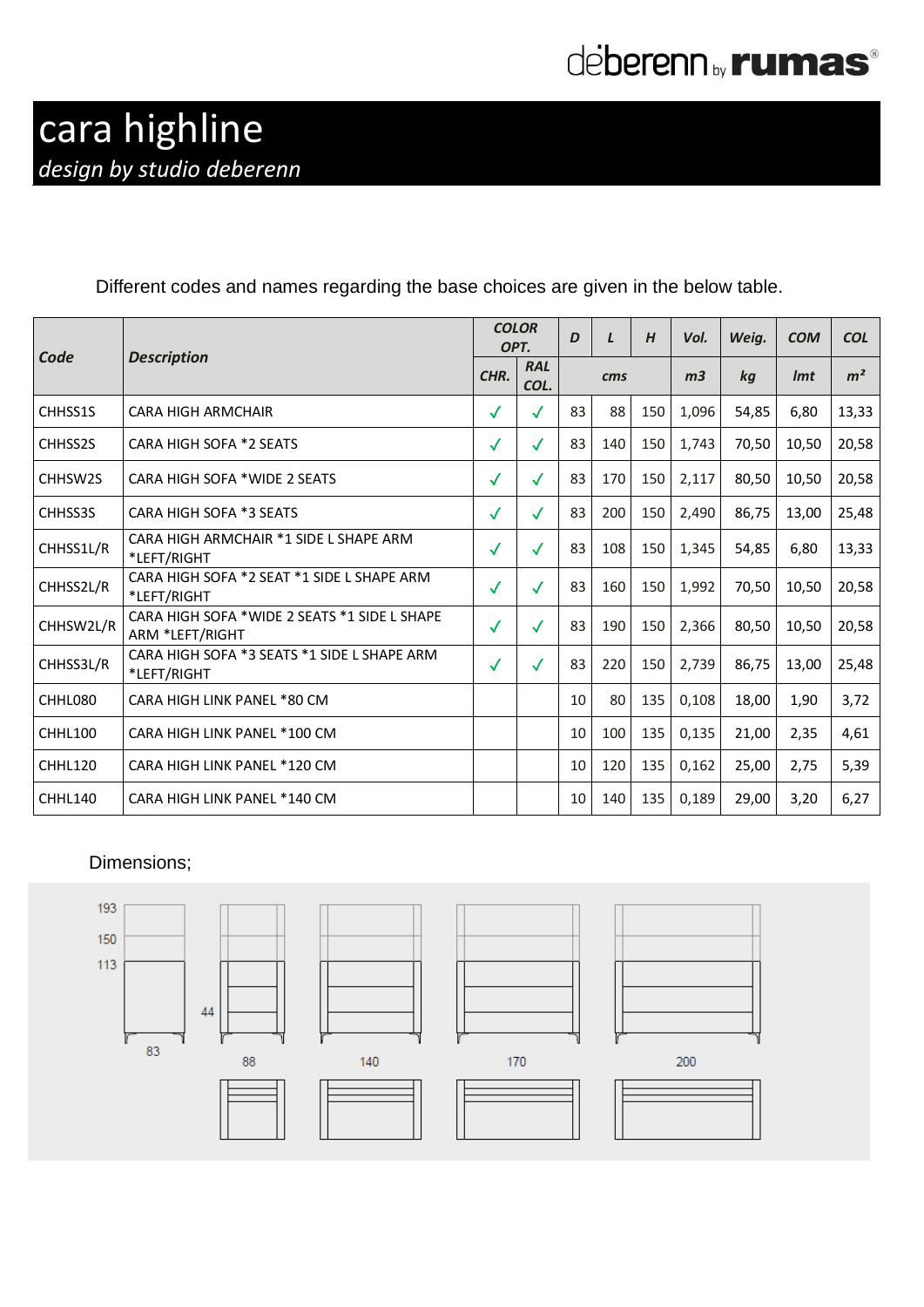# deberenn by **rumas**<sup>®</sup>

Different codes and names regarding the base choices are given in the below table.

|            |                                                                       |              | <b>COLOR</b><br>OPT. | D  | $\mathbf{L}$ | H   | Vol.           | Weight | <b>COM</b> | <b>COL</b>     |
|------------|-----------------------------------------------------------------------|--------------|----------------------|----|--------------|-----|----------------|--------|------------|----------------|
| Code       | <b>Description</b>                                                    | CHR.         | <b>RAL</b><br>COL.   |    | cms          |     | m <sub>3</sub> | kg     | <i>Imt</i> | m <sup>2</sup> |
| CHEHS1S    | CARA EXTRA HIGH ARMCHAIR                                              | $\checkmark$ | $\checkmark$         | 83 | 88           | 193 | 1.410          | 59,85  | 11,25      | 22,05          |
| CHEHS2S    | CARA EXTRA HIGH SOFA *2 SEATS                                         | $\checkmark$ | $\checkmark$         | 83 | 140          | 193 | 2,243          | 75,50  | 11,30      | 22,14          |
| CHEHW2S    | CARA EXTRA HIGH SOFA *WIDE 2 SEATS                                    | $\checkmark$ | $\checkmark$         | 83 | 170          | 193 | 2,724          | 85,50  | 13,00      | 25,48          |
| CHEHS3S    | CARA EXTRA HIGH SOFA *3 SEATS                                         | $\checkmark$ | $\checkmark$         | 83 | 200          | 193 | 3,204          | 91,50  | 15,50      | 30,38          |
| CHEHS1G    | CARA EXTRA HIGH ARMCHAIR *1 SIDE SHORT<br>ARM *LEFT/RIGHT             | $\checkmark$ | $\checkmark$         | 83 | 88           | 193 | 1,410          | 57,85  | 10,50      | 20,58          |
| CHEHS2G    | CARA EXTRA HIGH SOFA *2 SEATS *1 SIDE SHORT<br>ARM *LEFT/RIGHT        | $\checkmark$ | $\checkmark$         | 83 | 140          | 193 | 2,243          | 73,50  | 12,50      | 24,50          |
| CHEHW2G    | CARA EXTRA HIGH SOFA *WIDE 2 SEATS *1 SIDE<br>SHORT ARM *LEFT/RIGHT   | $\checkmark$ | $\checkmark$         | 83 | 170          | 193 | 2,724          | 83,50  | 13,50      | 26,46          |
| CHEHS3G    | CARA EXTRA HIGH SOFA *3 SEATS *1 SIDE SHORT<br>ARM *LEFT/RIGHT        | $\checkmark$ | $\checkmark$         | 83 | 200          | 193 | 3,204          | 89,50  | 15,50      | 30,38          |
| CHEHS1L/R  | CARA EXTRA HIGH ARMCHAIR *1 SIDE L SHAPE<br>ARM *LEFT/RIGHT           | $\checkmark$ | $\checkmark$         | 83 | 108          | 193 | 1,730          | 56,85  | 7,80       | 15,28          |
| CHEHS2L/R  | CARA EXTRA HIGH SOFA *2 SEATS *1 SIDE L<br>SHAPE ARM *LEFT/RIGHT      | $\checkmark$ | $\checkmark$         | 83 | 160          | 193 | 2,563          | 72,50  | 9,50       | 18,62          |
| CHEHW2L/R  | CARA EXTRA HIGH SOFA *WIDE 2 SEATS *1 SIDE L<br>SHAPE ARM *LEFT/RIGHT | $\checkmark$ | $\checkmark$         | 83 | 170          | 193 | 2,724          | 82,50  | 11,25      | 22,05          |
| CHEHS3SL/R | CARA EXTRA HIGH SOFA *3 SEATS *1 SIDE LSHAPE<br>ARM LEFT/RIGHT        | $\checkmark$ | $\checkmark$         | 83 | 200          | 193 | 3,204          | 88,50  | 13,50      | 26,46          |
| CHEL080    | CARA EXTRA HIGH LINK PANEL *80 CM                                     |              |                      | 10 | 80           | 178 | 0,143          | 24,00  | 3,80       | 7,44           |
| CHEL100    | CARA EXTRA HIGH LINK PANEL *100 CM                                    |              |                      | 10 | 100          | 178 | 0,178          | 27,00  | 3,80       | 7,44           |
| CHEL120    | CARA EXTRA HIGH LINK PANEL *120 CM                                    |              |                      | 10 | 120          | 178 | 0,214          | 30,00  | 3,80       | 7,44           |
| CHEL140    | CARA EXTRA HIGH LINK PANEL *140 CM                                    |              |                      | 10 | 140          | 178 | 0,250          | 34,00  | 3,80       | 7,44           |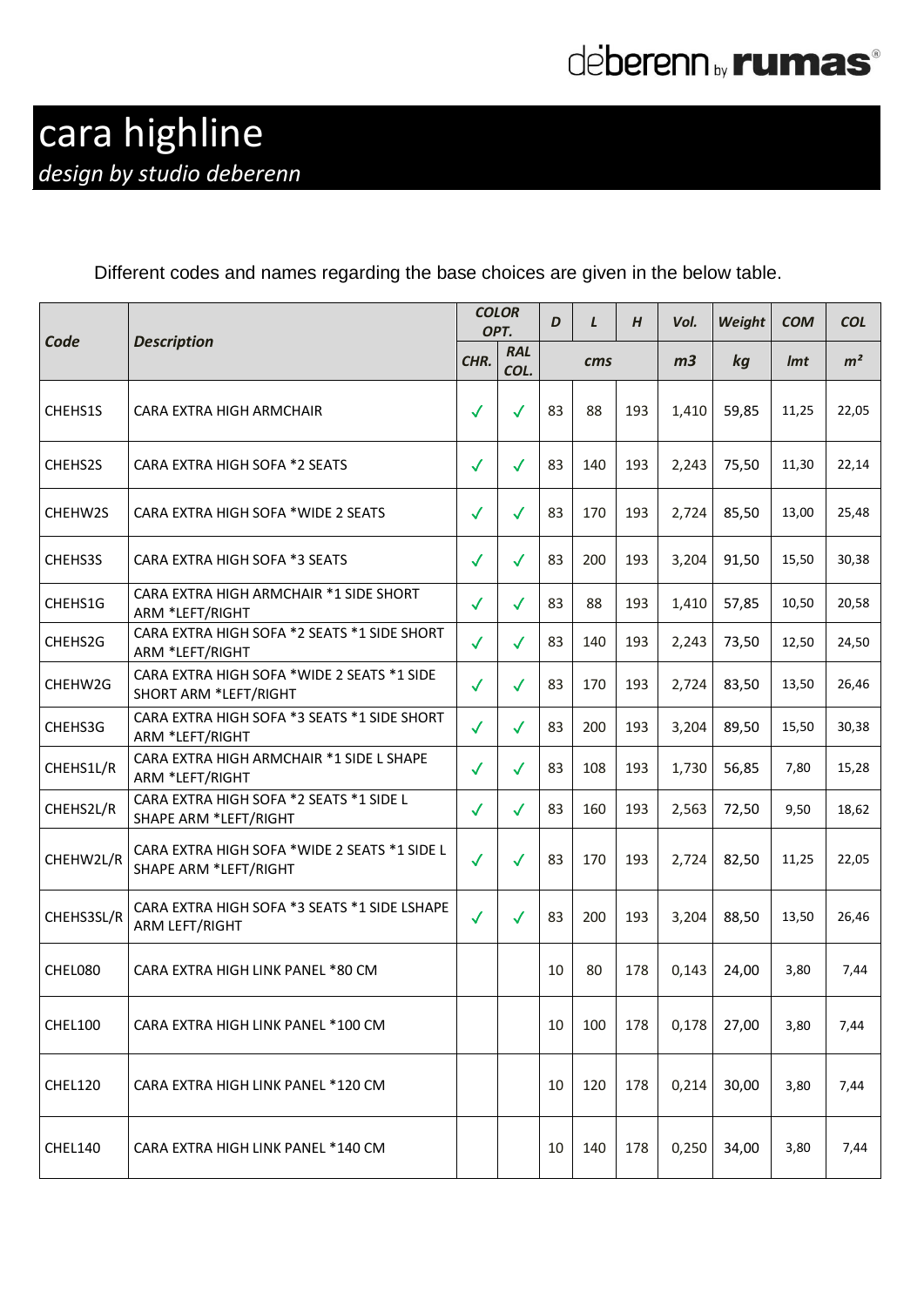# deberenn by **rumas**<sup>®</sup>

#### Different codes and names regarding the base choices are given in the below table.

|                |                                                                          |     | $\mathbf{L}$ | H  | Vol.           | Weig.          | <b>COM</b>    | <b>COL</b>     |
|----------------|--------------------------------------------------------------------------|-----|--------------|----|----------------|----------------|---------------|----------------|
| Code           | <b>Description</b>                                                       |     | cms          |    | m <sub>3</sub> | kg             | <i>Imt</i>    | m <sup>2</sup> |
| CHRW080        | CARA ROOF *FOR GROUP OF 2 X WIDE 2 SEATS SOFAS WITH LINK<br>PANEL 80 CM  | 170 | 246          | 10 | 0,419          | 67,40          | 10,00         | 19,60          |
| CHR1SSS        | <b>CARA ROOF *FOR ARMCHAIR</b>                                           | 83  | 88           | 10 | 0,073          | 12,48          | 2,00          | 3,92           |
| CHR2SSS        | CARA ROOF *FOR 2 SEATS SOFA                                              | 83  | 140          | 10 | 0,117          | 19,86          | 3,00          | 5,88           |
| <b>CHRWSSS</b> | CARA ROOF *FOR WIDE 2 SEATS SOFA                                         | 83  | 170          | 10 | 0,142          | 24,11          | 3,60          | 7,05           |
| CHR3SSS        | CARA ROOF *FOR 3 SEATS SOFA                                              | 83  | 200          | 10 | 0,166          | 28,37          | 4,20          | 8,23           |
| CHR1080        | CARA ROOF *FOR GROUP OF 2 X ARMCHAIRS WITH LINK PANEL<br>80 CM           | 88  | 246          | 10 | 0,217          | 34,89          | 5,00          | 9,80           |
| CHR1100        | CARA ROOF *FOR GROUP OF 2 X ARMCHAIRS WITH LINK PANEL<br>100 CM          | 88  | 266          | 10 | 0,234          | 37,73          | 5,40          | 10,58          |
| CHR1120        | CARA ROOF *FOR GROUP OF 2 X ARMCHAIRS WITH LINK PANEL<br>120 CM          | 88  | 286          | 10 | 0,252          | 40,57          | 5,80          | 11,36          |
| CHR1140        | CARA ROOF *FOR GROUP OF 2 X ARMCHAIRS WITH LINK PANEL<br>140 CM          | 88  | 306          | 10 | 0,270          | 43,41          | 6,20          | 12,15          |
| <b>CHR2080</b> | CARA ROOF *FOR GROUP OF 2 X 2 SEATS SOFAS WITH LINK<br>PANEL 80 CM       | 140 | 246          | 10 | 0,345          | 55,44          | 10,00         | 19,60          |
| CHR2100        | CARA ROOF *FOR GROUP OF 2 X 2 SEATS SOFAS WITH LINK<br>PANEL 100 CM      | 140 | 266          | 10 | 0,373          | 59,95          | 10,80         | 21,16          |
| CHR2120        | CARA ROOF *FOR GROUP OF 2 X 2 SEATS SOFAS WITH LINK<br>PANEL 120 CM      | 140 | 286          | 10 | 0,401          | 64,46          | 11,60 22,73   |                |
| CHR2140        | CARA ROOF *FOR GROUP OF 2 X 2 SEATS SOFAS WITH LINK<br>PANEL 140 CM      | 140 | 306          | 10 | 0,429          | 68,98          |               | 12,40 24,30    |
| <b>CHRW100</b> | CARA ROOF *FOR GROUP OF 2 X WIDE 2 SEATS SOFAS WITH LINK<br>PANEL 100 CM | 170 | 246          | 10 | 0,419          | 72,88          |               | 10,80 21,16    |
| <b>CHRW100</b> | CARA ROOF *FOR GROUP OF 2 X WIDE 2 SEATS SOFAS WITH LINK<br>PANEL 100 CM | 170 | 266          | 10 | 0,453          | 72,88          | 10,80         | 21,16          |
| <b>CHRW120</b> | CARA ROOF *FOR GROUP OF 2 X WIDE 2 SEATS SOFAS WITH LINK<br>PANEL 120 CM |     | 170 286      |    |                | 10 0,487 78,36 | $11,60$ 22,73 |                |
| <b>CHRW140</b> | CARA ROOF *FOR GROUP OF 2 X WIDE 2 SEATS SOFAS WITH LINK<br>PANEL 140 CM | 170 | 306          | 10 | 0,521          | 83,84          | 12,40         | 24,30          |
| CHR3080        | CARA ROOF *FOR GROUP OF 2 X 3 SEATS SOFAS WITH LINK<br>PANEL 80 CM       | 200 | 246          | 10 | 0,492          | 79,29          | 10,00         | 19,60          |
| CHR3100        | CARA ROOF *FOR GROUP OF 2 X 3 SEATS SOFAS WITH LINK<br>PANEL 100 CM      | 200 | 266          | 10 | 0,532          | 85,74          | 10,80         | 21,16          |
| CHR3120        | CARA ROOF *FOR GROUP OF 2 X 3 SEATS SOFAS WITH LINK<br>PANEL 120 CM      | 200 | 286          | 10 | 0,572          | 92,10          |               | $11,60$ 22,73  |
| CHR3140        | CARA ROOF *FOR GROUP OF 2 X 3 SEATS SOFAS WITH LINK<br>PANEL 140 CM      | 200 | 306          | 10 | 0,612          | 98,64          | 12,40         | 24,30          |